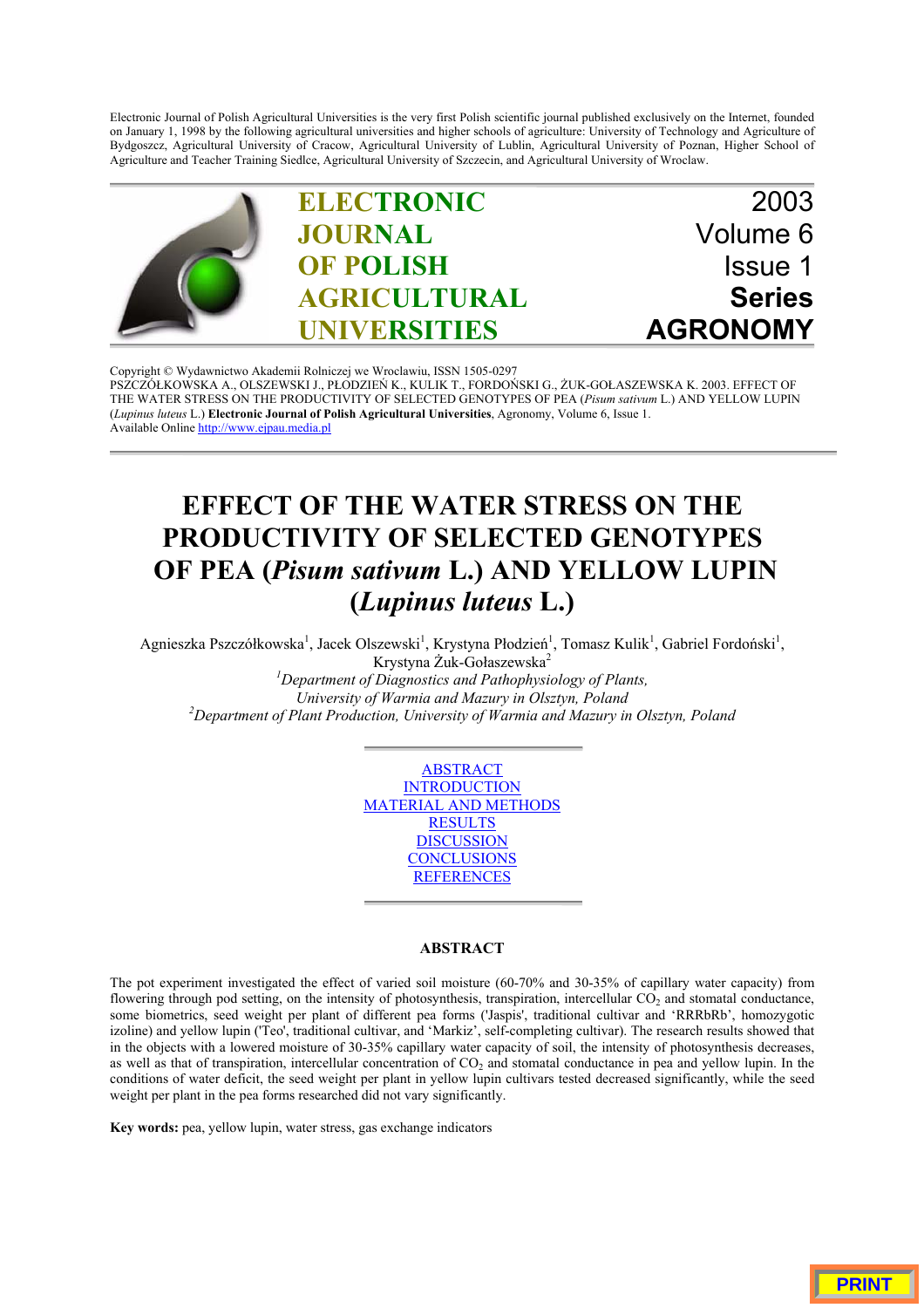## **INTRODUCTION**

Plants growing in the natural environment and under greenhouse and/or tunnel conditions are always exposed to various abiotic and biotic stress conditions which can affect them unfavourably and result in a considerable decrease in yield [8]. One of the most dangerous abiotic stress factors deteriorating the plant productivity [15] and limiting the crop yield [7,16] is water deficit. Both water deficit and surplus create a considerable stress for the plant. In plants growing under stress conditions there were observed increasing levels of non-organic ions, organic acids, soluble carbohydrates and proteins as well as some of aminoacids and nitrogen compounds. A change in carbohydrates metabolism due to water stress increases the level of soluble sugars and results in changes in the proportion of monosaccharides to starch, which causes changes in the osmotic pressure of tissues [1]. Water deficit affects mostly the process of elongation growth [13]. Plants, in their defence against an excessive water loss close up their stomata, which can lead to a drastic increase in diffusion resistance to water and oxygen and carbon dioxide. A growth inhibition decreases the demand for products of  $CO<sub>2</sub>$  assimilation. There increases the consumption of substrates used to regenerate structures damaged due to stress and once the stress ceases to exist [16]. According to Kaiser [9], the decrease in the water potential in tissues, accompanied by a gradual dehydration of leaf cells, coincides with their decrease in turgor, which results in the shrinkage of cells, cell wall and protoplast, which, in turn, disturbs the vital activities of the plant.

Vital activities take a regular course when cell walls remain as a liquid mosaic, which depends also on the degree of hydration. Hydration causes changes in the structure of proteins and lipids as well as results in a considerable concentration of ions in vacuole and cytoplasm [16]. A high concentration of solution over dehydration disturbs the activity of enzymes in the Calvin cycle, which results from the accumulation of sulphates and phosphates [10,12] and can lead to an inhibited photosynthesis over drought [16].

Plants show a varied reaction to water deficit in their various development periods. That of the greatest sensitivity to water deficit has been defined as a critical period in the plant-water relations. Most often the critical period coincides with the generative stage of the plant and the beginning of flowering, if fruits and seeds constitute the yield [7,15]. However when yield consists of green matter, then the critical period coincides with the time of maximal vegetative growth in plants [7].

Water deficit disturbs basic physiological processes, photosynthesis especially, which is due to, on the one hand, a limited accessibility of  $CO<sub>2</sub>$  from the outside due to a decreased permeability of stomata, and, on the other hand, due to a decreased activity of enzymes in photosynthesis [15]. Drought damages photosystems, especially PSII, as well as membranes of tylacoids [16].

The photosynthetic efficiency is related to plant water relations, and especially with the process of transpiration. Open stomata make the penetration of  $CO<sub>2</sub>$  easier, however it coincides with a loss of considerable amount of water in plant. An increased water deficit results in a loss in plant turgor and disturbed basic metabolic processes in cell as well as photosynthesis. With an increasing water deficit, the photosynthesis slows down first and then it is completely inhibited [17]. The inhibited photosynthesis decreases the level of respiratory substrates and decreases the demand for products of  $CO<sub>2</sub>$  assimilation, which is due to an inhibited plant growth. However there increases the consumption of substrates used for the regeneration of damaged structures over stress and after the stress ceases to exist [16]. The water deficit may disturb the mobility of assimilates, which has an indirect effect on photosynthesis. If the drought coincides with the plant growth, then the meristems take away water and organic compounds from leaves placed in the lower plant part, which leads to lower leaf wilting, which, in turn, decreases the assimilation area and lowers the synthesis of organic compounds. A prolonged drought period results in an exhaustion of carbohydrate reserves, weakening the plant [15].

The working hypothesis assumes that a lowered soil moisture from 60-70% down to 30-35% will decrease the intensity of vital activities of the pea and yellow lupin cultivars tested as well as the plant productivity. The aim of the present research was to evaluate the intensity of photosynthesis and transpiration, intercellular concentration of CO<sub>2</sub>, stomatal conductance and productivity of varied pea and yellow lupin cultivars under water deficit.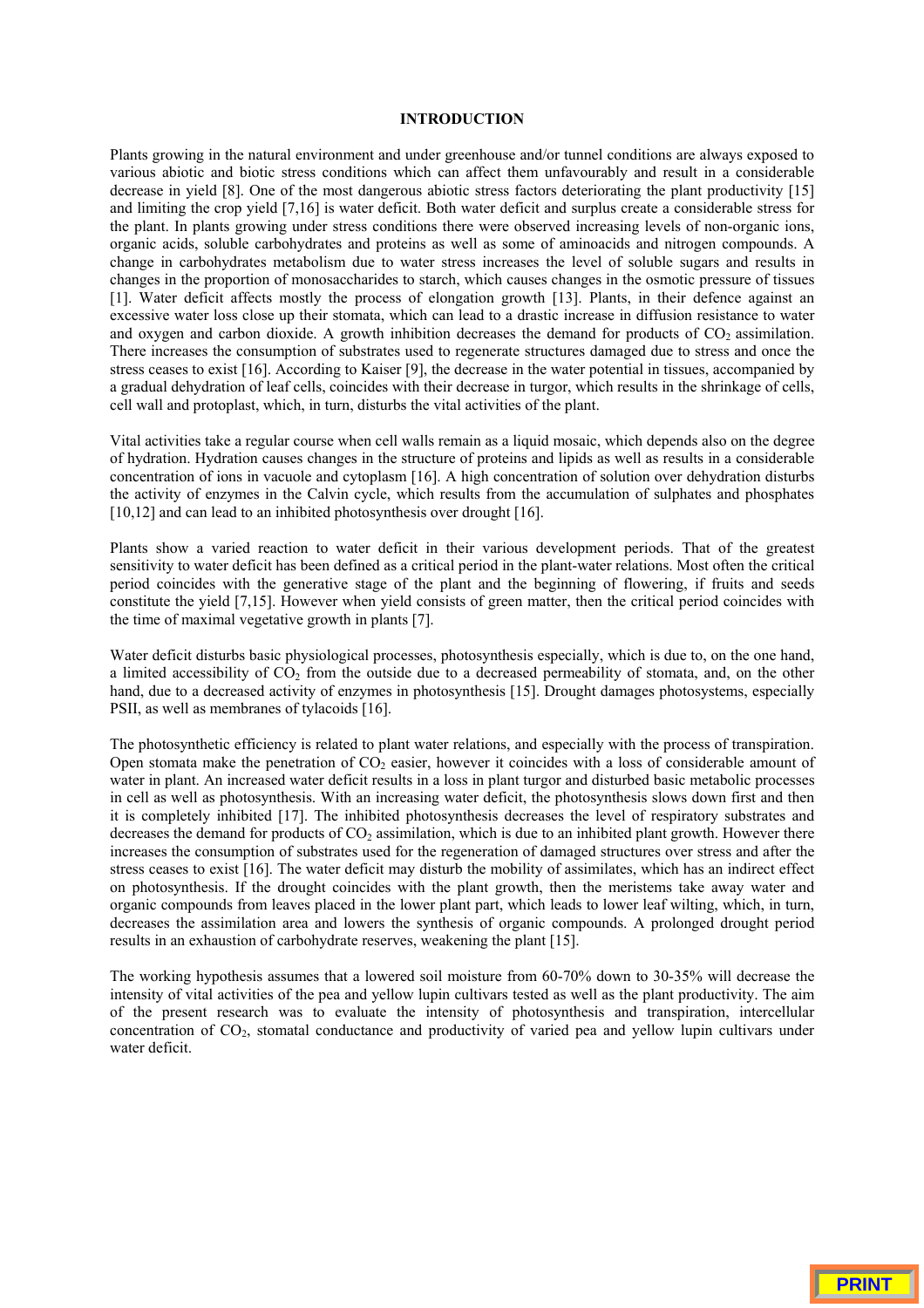### **MATERIAL AND METHODS**

The pot experiment in two series was carried out over 1999-2000 in the computer-managed glasshouse of the Olsztyn University of Warmia and Mazury. The experiment factors included the following pea cultivars:

- 'Jaspis' Polish cultivar, traditional, white-flowering, mid-late, appropriate for dry seed harvest for animal feed and cooking; the seeds produced by the cultivar are spherical with a colourless coat, without a coloured eye,
- 'RRRbRb', a homozygotic isoline with dominating genes obtained from the John Innes Institute Norwich, England; the first R is responsible for generating ADP, while the other R stimulates the production of starch [18]. The white-flowering cultivar with smooth and spherical seeds,

and yellow lupin cultivars:

- 'Teo', a domestic cultivar, a fodder one with a traditional growth rhythm, useful for the seed plantation and green matter production; the cultivar is quite early, ripens evenly and with a little tendency to lodge. It reacts inconsiderably to a delayed sowing date. Plants are short with an average habit, pods are short with white seeds with no ornaments and with a light eye.
- 'Markiz', a self-completing cultivar, is destined for seed harvest to be used as fodder. A low plant with a determined growth rhythm and a small number of branches with pods. Resistant to lodging. Seeds with a beige coat with a dark eye.

Pea and lupin plants were cultivated in pots and treated with distilled water. The stress conditions were maintained from flowering to pod setting. The fertilisation with basic macro- and microelements was applied twice: prior to plant sowing and in the 3-4-leaf stage (Tables 1, 2). The plants were controlled with chemicals against pests and diseases with the following pesticides: AMISTSAR 250 SC (twice) and TALSTAR 100 EC (four times). The research defined the intensity of photosynthesis and transpiration, intercellular concentration of CO<sub>2</sub> and stomatal conductance of plants in the 3-7 leaf phase with mobile gas analyser LI-COR 6400 (DMP AG SA LTD); more essential biometrics and seed weight per plant were also evaluated.

| Macroelement                          |            |                                            |      | Ma                          |  |
|---------------------------------------|------------|--------------------------------------------|------|-----------------------------|--|
| Dose, mg $\cdot$ 1 kg $^{-1}$ of soil | <u>.</u>   |                                            | -5.u |                             |  |
| 'Salt form                            | $NH_4NO_3$ | $Ca(H_2PO_4)_2$<br>$_{2}$ H <sub>2</sub> O | KCI  | 1 7H2O<br>MqSO <sub>4</sub> |  |

| Microelement | Dose, mg ·1 kg <sup>-1</sup> of soil | Form                                   |  |
|--------------|--------------------------------------|----------------------------------------|--|
| Fe           | 0.590                                | $C_{10}H_{12}FeN_2NaO_8$               |  |
| Mn           | 0.056                                | $MnCl2$ 4H <sub>2</sub> O              |  |
| Zn           | 0.057                                | ZnCl <sub>2</sub>                      |  |
| Cu           | 0.011                                | $CuCl2$ 2H <sub>2</sub> O              |  |
| B            | 0.027                                | $H_3BO_3$                              |  |
| Mo           | 0.0054                               | $(NH_4)_6MO_7O_{24}$ 4H <sub>2</sub> O |  |

# **Table 2. Doses of microelements**

**Table 1. Doses of macroelements**

## **RESULTS**

The present analysis of gas exchange parameters showed that a lowered capillary water capacity from 60-70% to 30-35% decreased the intensity of these processes. Yellow lupin cultivars revealed a lower intensity of, in particular, photosynthesis and transpiration under the optimal moisture conditions (Figs. 1, 2). As for the 'Jaspis' pea cultivar, the photosynthesis decreased by over 50%, while in the homozygotic isoline 'RRRbRb' – by over 36%, as compared with the control (60-70% of the capillary water capacity). In yellow lupin cultivars the differences were much smaller. A majority of cultivars researched under water deficit over flowering reacted with a lowered transpiration, intercellular  $CO<sub>2</sub>$  concentration (a lower rate of decrease in the 'RRRbRb' isoline – Fig. 3) and stomatal conductance (Fig. 4).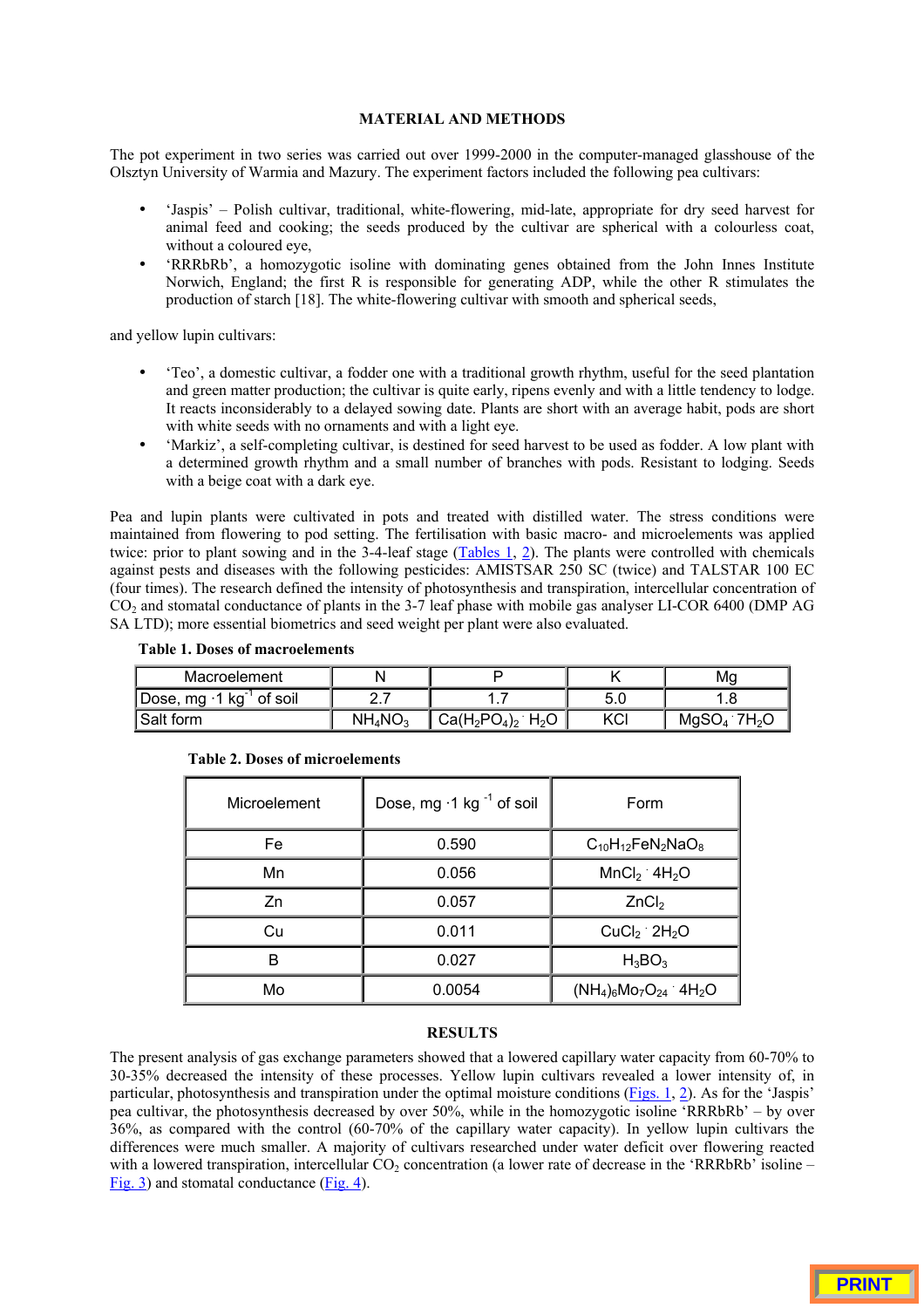

**Fig. 1. Pea and yellow lupin photosynthesis intensity in 3-7–leaf phase under water stress**

**Fig. 2. Pea and yellow lupin transpiration intensity in 3-7–leaf phase under water stress**

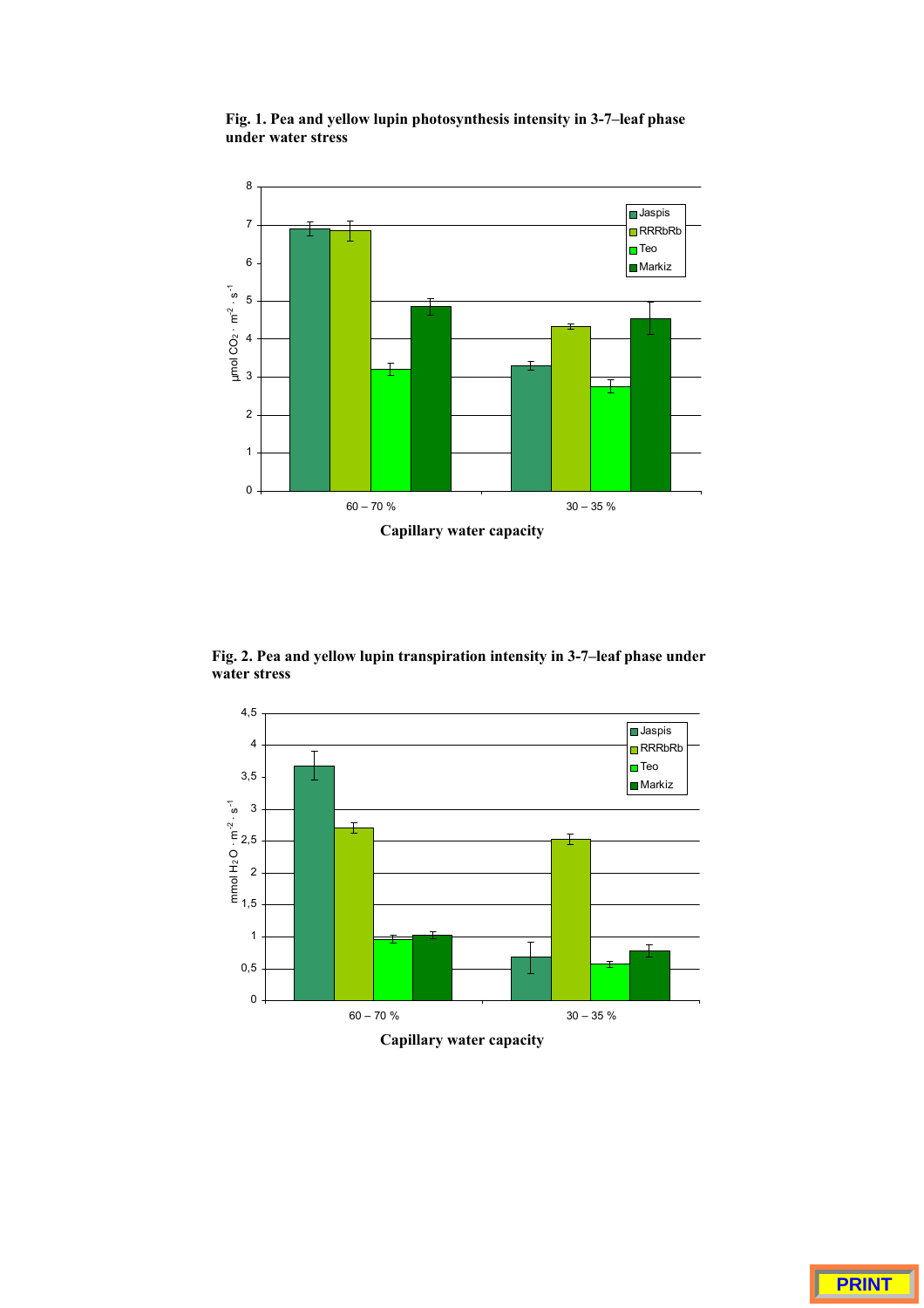

Fig. 3. Intercellular CO<sub>2</sub> concentration in pea and yellow lupin leaves in 3-7-leaf **phase under water stress**



**Fig. 4. Pea and yellow lupin stomal conductance in 3-7–leaf phase under water stress**

The present results obtained showed that the decreased soil water capacity from 60-70% to 30-35% did not result in significant changes in the values of the yield components biometrics studied and the seed weight per plant (Table 3). Out of all the pea cultivars researched, a significantly higher seed weight per plant was recorded in 'Jaspis', while its first pod was set lower. As for the other indicators researched, no significant differences were shown.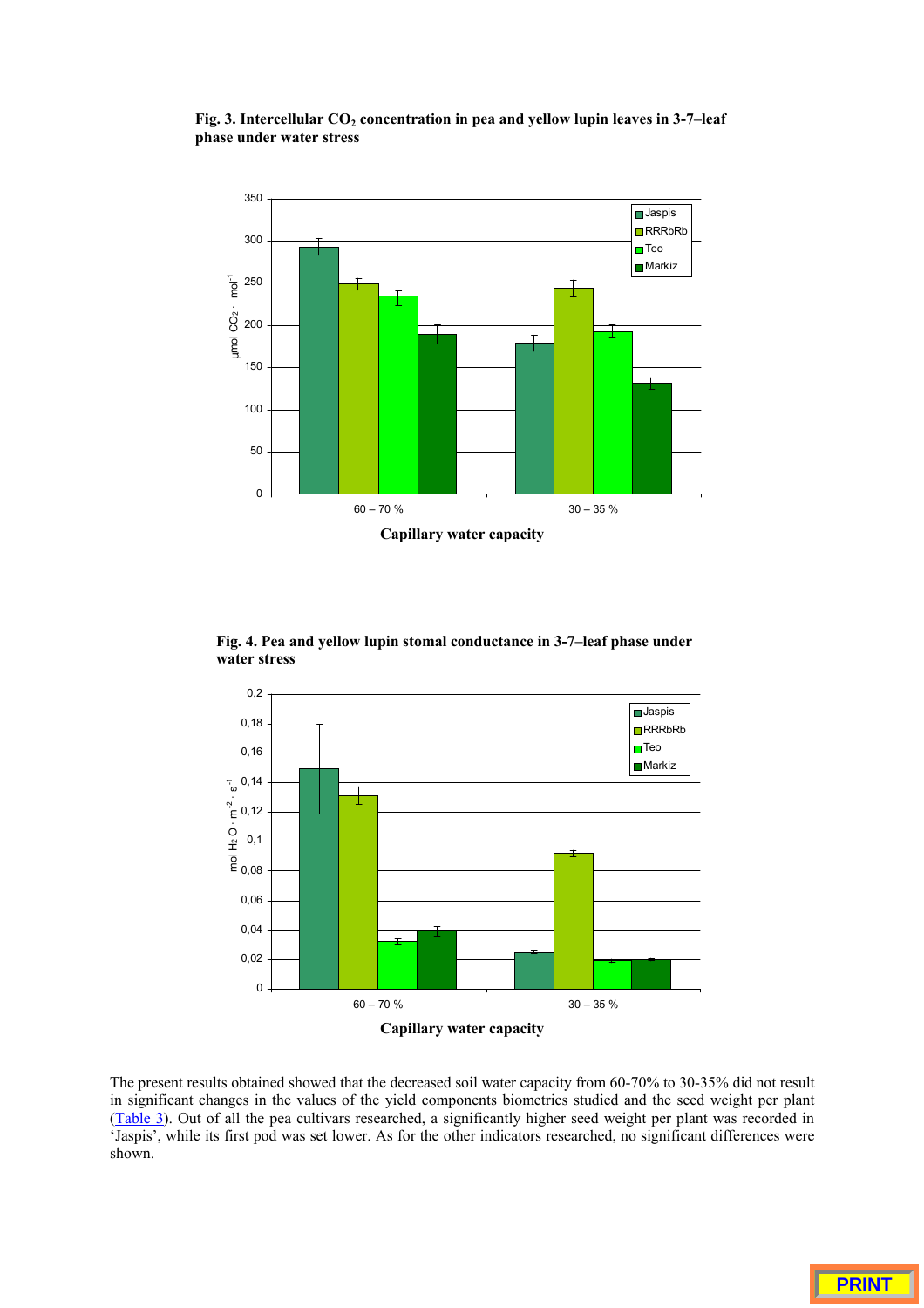**Table 3. Some biometrics and seed weight per plant in the pea cultivars studied exposed to water stress**

| Cultivar/<br>isoline    | Water<br>capacity | Plant<br>height cm | Setting<br>height of<br>the first<br>pod, cm | Number of<br>pods per<br>plant | Number of<br>seeds per<br>plant | $1000$ seed<br>weight<br>g | Weight of<br>seeds per<br>plant<br>g |
|-------------------------|-------------------|--------------------|----------------------------------------------|--------------------------------|---------------------------------|----------------------------|--------------------------------------|
| Jaspis                  | 60-70%            | 49.5 A             | 42.6A                                        | 2.4B                           | 3.9A                            | 268 A                      | 2.57 AB                              |
|                         | 30-35%            | 50.3 A             | 46.1 AB                                      | $1.8$ AB                       | 4.3A                            | 288 A                      | 2.61B                                |
| <b>RRRbRb</b>           | 60-70%            | 52.4 A             | 52.0 B                                       | 1.9AB                          | 4.7 A                           | 255 A                      | 2.15 AB                              |
|                         | 30-35%            | 56.2 A             | 53.1 B                                       | 1.3A                           | 4.2A                            | 253 A                      | 1.94A                                |
| Mean for cultivars      |                   |                    |                                              |                                |                                 |                            |                                      |
| Jaspis                  |                   | 49.9 A             | 44.3 A                                       | 2.1A                           | 4.1A                            | 278 A                      | 2.59B                                |
| <b>RRRbRb</b>           |                   | 54.3 A             | 52.6 B                                       | 1.6A                           | 4.4A                            | 254 A                      | 2.05A                                |
| Mean for water capacity |                   |                    |                                              |                                |                                 |                            |                                      |
| 60-70%                  |                   | 50.9 A             | 47.3 A                                       | 2.1A                           | 4.3A                            | 261 A                      | 2.36A                                |
| $30 - 35%$              |                   | 53.3 A             | 49.6 A                                       | 1.5A                           | 4.3A                            | 270 A                      | 2.27A                                |

A, AB, B – homogenous groups according to the Fisher test

**Table 4. Some biometrics and seed weight per plant in the yellow lupin cultivars studied exposed to water stress**

| Cultivar                             | Water<br>capacity | Plant<br>height<br>cm | Setting<br>height of<br>the first<br>pod,<br>cm | Number of<br>pods per<br>plant | Number of<br>seeds per<br>plant | 1000 seed<br>weight | Weight of<br>seeds per<br>plant<br>g |
|--------------------------------------|-------------------|-----------------------|-------------------------------------------------|--------------------------------|---------------------------------|---------------------|--------------------------------------|
| Teo                                  | 60-70%<br>30-35%  | 51.0 AB<br>49.8 AB    | 47.7 AB<br>44.5 A                               | 2.7A<br>2.2A                   | 3.1A<br>2.4A                    | 126 C<br>115 BC     | 1.20 B<br>$0.55$ AB                  |
| Markiz                               | 60-70%<br>30-35%  | 55.8 B<br>48.4 A      | 50.4 B<br>44.2 A                                | 3.8A<br>2.8A                   | 3.1A<br>2.0A                    | 93 AB<br>73 A       | 0.88 AB<br>0.40A                     |
| Mean for cultivars                   |                   |                       |                                                 |                                |                                 |                     |                                      |
| 50.4A<br>Teo<br>Markiz<br>52.1 A     |                   | 46.0 A<br>47.3 A      | 2.5A<br>3.3A                                    | 2.8A<br>2.6A                   | 120 B<br>83 A                   | 0.87A<br>0.64A      |                                      |
| Mean for water capacity              |                   |                       |                                                 |                                |                                 |                     |                                      |
| 60-70%<br>53.4 A<br>30-35%<br>49.1 A |                   |                       | 49.0 B<br>44.3 A                                | 3.3A<br>2.5A                   | 3.1A<br>2.2A                    | 109 A<br>94 A       | 1.04 B<br>0.47A                      |

A, AB, B, BC, C – homogenous groups according to the Fisher test

Water stress very clearly modified the seed weight per plant in both genotypes of yellow lupin (Table 4). In the object of 30-35% of soil water capacity a 56% lower seed weight per plant was obtained as compared with the combination with the optimal water capacity (60-70%). The differences in the seed weight per plant across the cultivars researched were non-significant. Water deficit over flowering did not result in any differences in most biometrics and yield components. Both 'Teo' and 'Markiz' in stress conditions showed a lower 1000 seed weight and seed weight per plant.

# **DISCUSSION**

Legumes represent species which are sensitive to periodical water deficits. However they show varied water requirements across cultivars [6]. A plant demand for water changes over its development. The plants are most exposed to water deficit over seed germination, over juvenile development, period of intensive growth and vegetative development. The critical period, as far as water requirements are concerned, in legumes coincides with flowering and pod-setting [2,15]. Disturbed photosynthesis due to water deficit results from a limited access of CO2 from the outside due to decreased stoma permeability and the activity of enzymes participating in the photosynthesis [15]. The present research showed that plants of pea and yellow lupin cultivated under water deficit over flowering reacted with a decreased intensity of photosynthesis. Similar reactions were recorded by Gej et al. [4] in their research into physiological reactions of faba bean plants to water deficit in soil. The authors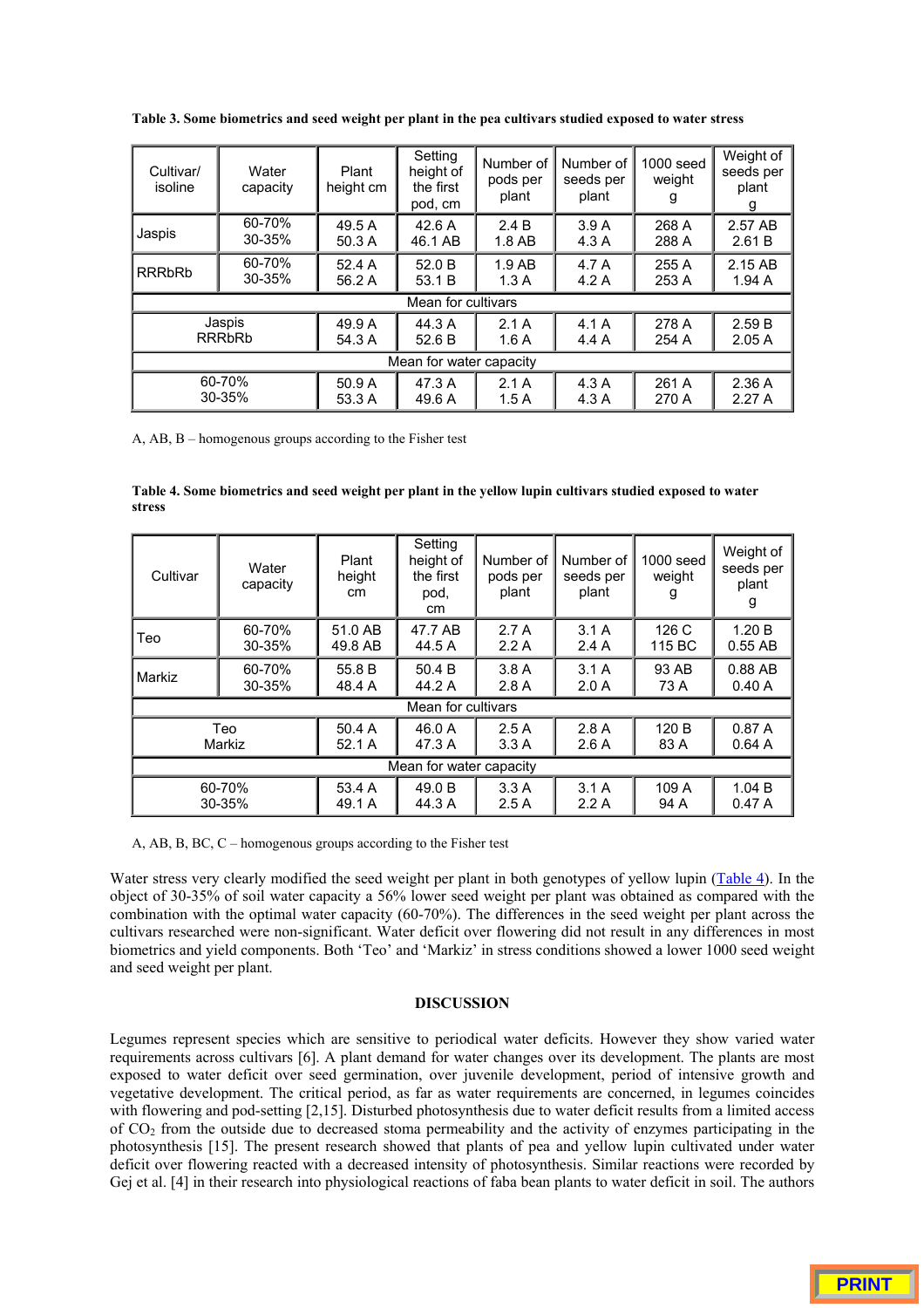showed that drought resulted in a varied lowering of the intensity of photosynthesis, and at the same time limited the increase in weight in vegetative parts of the plant and in seeds. The limits coincided especially with the first half of plant flowering. An unfavourable effect of drought was also observed for the gas exchange in faba bean leaves, which was due to decreased diffusion resistance in stomata to  $CO<sub>2</sub>$  and water vapour. Grzesiak [5] reports on a short-term drought in resistant corn forms decreasing the photosynthesis and increasing the intensity of transpiration and stomatal resistance. The analysis of the photosynthesis intensity course in the present research showed that 'Jaspis' cultivar showed a slightly higher level of this process than 'RRRbRb' isoline at an optimal capillary water capacity of soil. Similarly the reports by Fordoński et al. [3] who investigated the intensity of photosynthesis of a few forms of pea, show that photosynthesis in the Polish cultivar, 'Jaspis', was higher and amounted to 4.8  $\mu$ mol CO<sub>2</sub>·m<sup>-2</sup>s<sup>-1</sup>, while that of pea isoline with round seeds, 'RRRbRb', amounted to 3.3  $\mu$ mol  $CO_2$  m<sup>-2</sup> s<sup>-1</sup>. The present results showed that drought resulted in a varied effect on the intensity of transpiration. The 'Jaspis' pea cultivar reacted with a clear lowering of this process, while the values obtained for the isoline, 'RRRbRb', and yellow lupin genotypes did not show considerable differences. The reports by Gej at al. [4] indicate that drought lead to a decrease in the level of daily and seasonal transpiration.

The present research carried out when exposed to water deficit over plant flowering did not show a significant effect on the decrease in the seed weight of the pea cultivars and the values of biometrics studied. However, the seed weight of yellow lupin cultivars was much and significantly lower under water deficit. The results reported by Koczowska et al. [11] showed that drought significantly decreased the number of flowers per plant and the number of set and ripe pods. Prusiński [14] reports that the number of pods per plant under water deficit over early seed development phases as usually decreases, while over the later stages the photosynthetic activity decreases, which decreases the supply of assimilates and has an unfavourable effect on the seed weight and seed biological value. Żuk-Gołaszewska et al. [19] investigating the reaction of white and narrow-leaf lupin cultivars to water stress over flowering did not show a significant decrease in the seed weight, while the results obtained by Grzesiak et al. [6] showed that pea and yellow lupin cultivars researched were less resistant to drought than faba bean and soybean.

#### **CONCLUSIONS**

- 1. Water stress due to water deficit decreased the intensity of photosynthesis, transpiration, intercellular concentration of  $CO<sub>2</sub>$  and stomatal conductance in pea 'Jaspis' and 'RRRbRb'.
- 2. The intensity of photosynthesis decreased slightly only (insignificant differences) under water deficit in the yellow lupin cultivars researched.
- 3. It was observed that lowered soil moisture from 60-70% to 30-35% significantly decreased the values of gas exchange parameters (transpiration, intercellular concentration of  $CO<sub>2</sub>$  and stomatal conductance) in both, the traditional 'Teo' and self-completing 'Markiz' yellow lupin cultivars.
- 4. Water deficit over flowering significantly decreased the seed weight per plant in the yellow lupin cultivars studied.
- 5. There were recorded no significant differences in the seed weight per plant in the pea cultivar tested.

#### **REFERENCES**

- 1. Boczek J., Szlendak E., 1992. Wpływ stresów roślinnych na porażenie roślin przez szkodniki [Effect of the plant stresses on plant infestation with pests]. Post. Nauk Roln. 2, 1-17 [in Polish].
- 2. Dzieżyc J., 1989. Potrzeby wodne roślin uprawnych [Crops water requirements]. PWN Warszawa [in Polish].
- 3. Fordoński G., Olszewski J., Rogala M., Pszczółkowska A., Płodzień K., Kulik T., 2001. Intensywność fotosyntezy kilku form grochu o zróżnicowanej zawartości oligocukrów w nasionach [Intensity of photosynthesis in some pea forms of a varied content of oligo-saccharides in seeds]. Zesz. Nauk. AR Kraków 373, 76 (I), 41-45 [in Polish].
- 4. Gej B., Balcerzak K., Węgrzynowska A., 1994. Physiological responses of field bean plants to the water deficit in soil. Agriculture 27, 21-35.
- 5. Grzesiak S., 1996. Wpływ stymulowanej suszy na zawartość i aktywność chlorofilu oraz intensywność wymiany gazowej mieszańców kukurydzy (*Zea mays* L.), różniących się stopniem odporności na suszę. Ekofizjologiczne aspekty reakcji roślin na działanie abiotycznych czynników stresowych [Effect of the stimulated drought on the content and activity of chlorophyll and the intensity of gas exchange in maize hybrids (*Zea mays* L.) of a different degree of resistance to drought. Ecophysiological aspects of plant reaction to abiotic stress factors]. PAN Kraków, 263-266 [in Polish].
- 6. Grzesiak S., Filek W., Skrudlik G., Pieńkowski S., Nizioł B., 1996. Międzyodmianowe zróżnicowanie reakcji na działanie suszy kilku gatunków roślin strączkowych. Ekofizjologiczne aspekty reakcji roślin na działanie abiotycznych czynników stresowych [Cross-cultivar varieties in reactions to drought in some legume species. Ecophysiological aspects of plant reactions to abiotic stress factors]. PAN Kraków, 275-276 [in Polish].
- 7. Grzesiuk S., Koczowska I., Górecki R.J., 1999. Fizjologiczne podstawy odporności roślin na choroby [Physiological reasons of plant resistance to diseases]. Wyd. II, ART Olsztyn [in Polish].